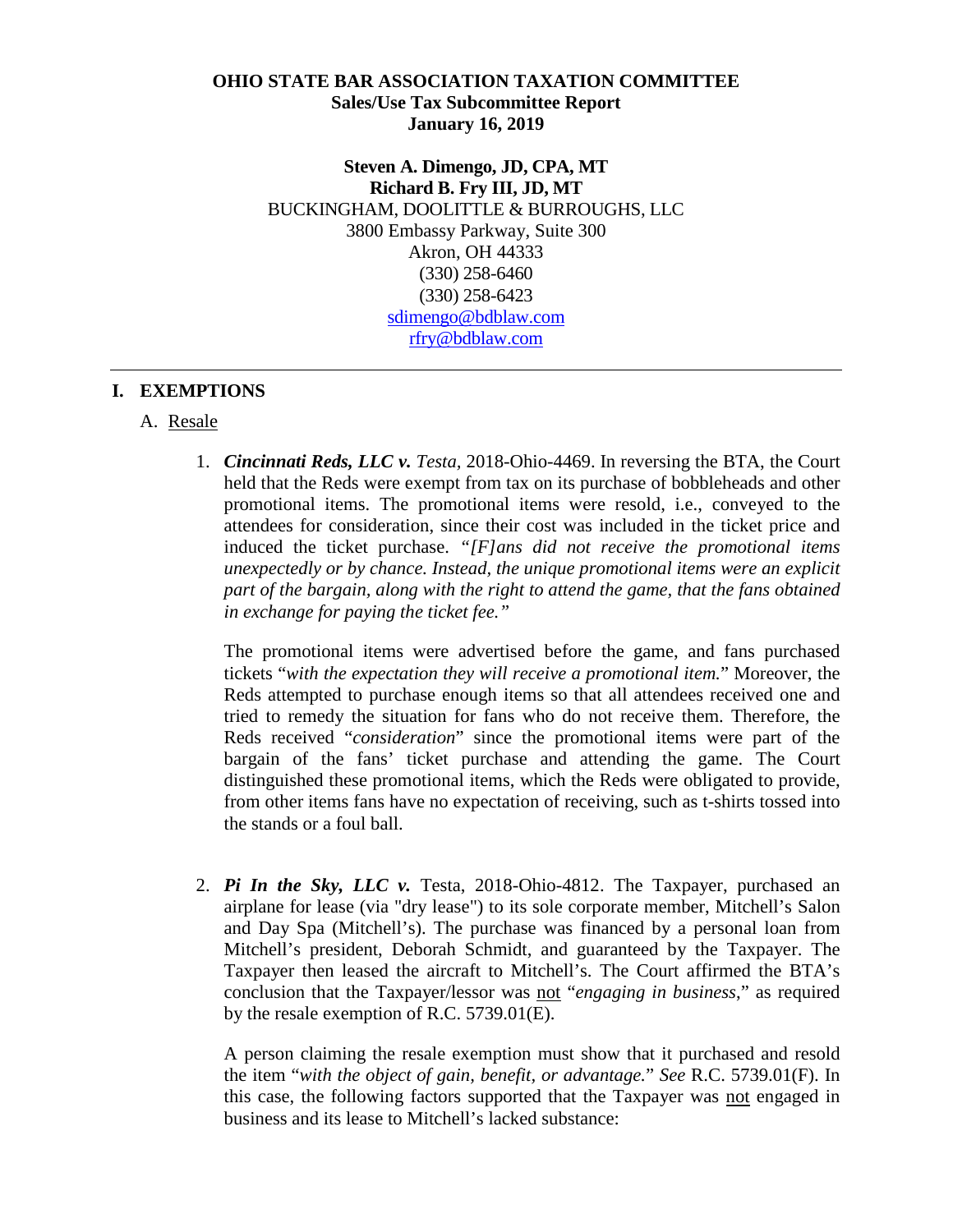- The lease's rental rate was far under FMV (although Mitchell's was responsible for all operating, maintenance, and storage costs related to the aircraft).
- Mitchell's lacked a business purpose for the airplane, as its hair salons and spas were located in Cincinnati.
- Deborah Schmidt executed the lease on behalf of both lessor and lessee.
- The airplane was not advertised, marketed, or leased to any other lessees.
- The airplane was financed through a personal loan obtained by the owner / corporate officer (Deborah Schmidt).
- Flight logs indicated a lack of business-related destinations or passengers – in fact, many flights appeared to be to or from Ms. Schmidt's lake house in northern Michigan.

While the Court focused on whether the Taxpayer was "*engaged in business*" (i.e., operating with the purpose of earning a profit or gain), the Tax Commissioner had invoked the rarely used sham transaction doctrine to disregard the airplane lease. R.C.  $5703.56(A)(1)$ .

Although this case presented particularly unfavorable facts, compounded by the Taxpayer waiving its right to present evidence to refute these facts at the BTA evidentiary hearing, it serves as a caution that the form of transactions may be disregarded when lacking any substantive business purpose.

## B. Transportation for Hire

*The R.L. Best Co. v. Testa*, Ohio Ct. App., Dkt. No. 18 MA0001 (Dec. 28, 2018). The Seventh District Court of Appeals affirmed the BTA's decision that the Taxpayer was not entitled to the transportation for hire exemption for its property (i.e., trucks/trailers) since no "*consideration*" was received for the transportation service. The Taxpayer did not separately charge for the transportation of customer property to or from the Taxpayer's facility where it had been repaired. Although the Taxpayer built the transportation cost into its repair price, exemption was not available since it did not separately charge for such transportation, which was found to be provided as a courtesy (even though its cost was substantial and only provided in conjunction with the repair service contract).

In affirming the BTA, the Court of Appeals noted that, although the Taxpayer asserted it was implicitly obvious, there was nothing in the record to establish that the Taxpayer's customers knew they were contracting for transportation services. Rather, the Court agreed that the transportation was an integral part of the repair business.

## C. Farming

*Hedman v. Testa*, Ohio BTA Case No. 2018-373 (Oct. 12, 2018). Trailer was not exempt as property used directly in farming. It was used only to transport livestock to customers over the road which did not qualify for exemption since such activity played no part in actually raising the livestock.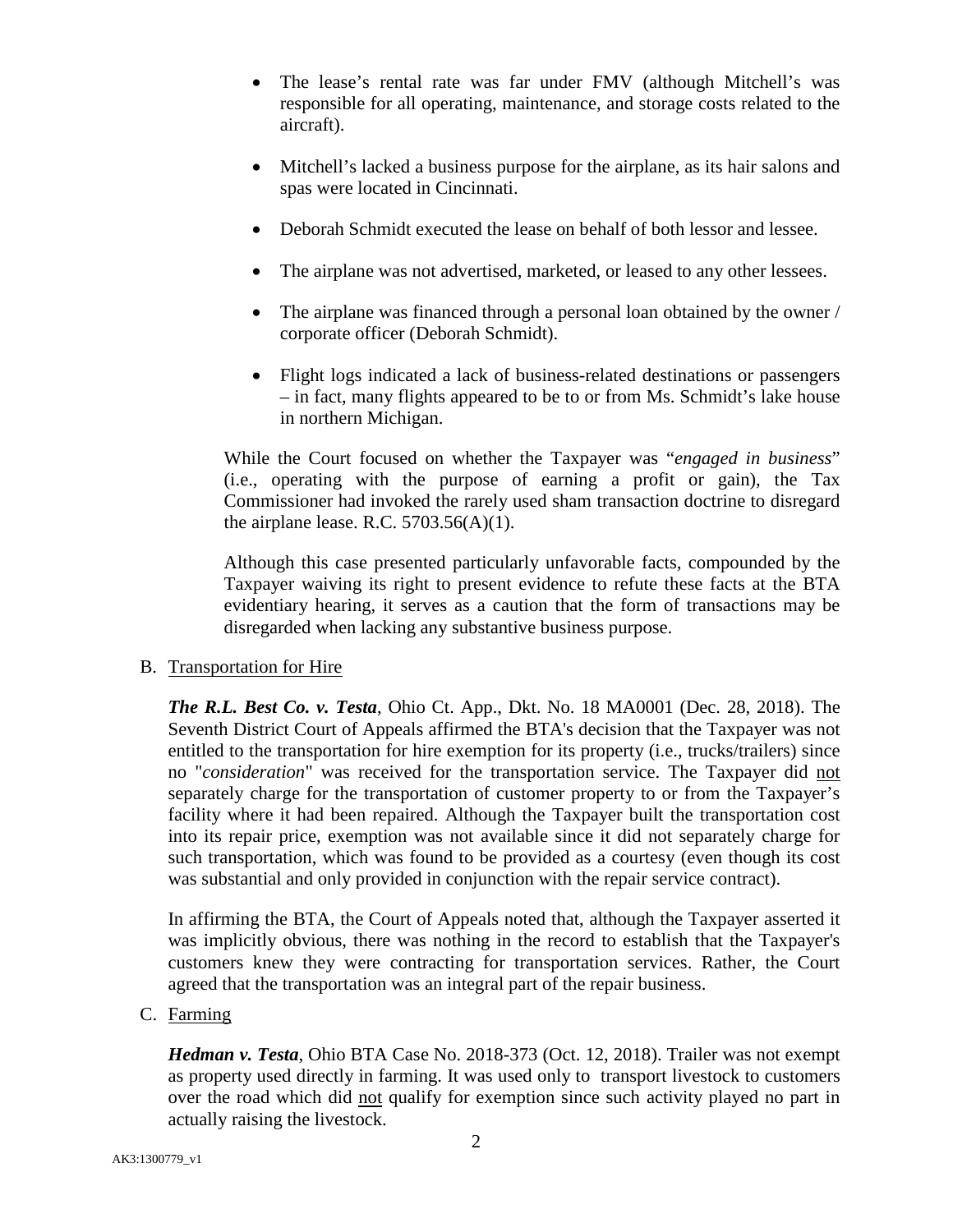### D. Charitable Purpose

*Central Ohio Numismatic Association v. Testa*, Ohio BTA Case No. 2017-2094 (Oct. 1, 2018). A nonprofit organization was not involved in a charitable purpose. In response to the organization's assertion it was exempt due to its primary educational purpose, the BTA held that it did not meet the prerequisites of an exempt educational organization because:

- 1. It was not an institution of learning;
- 2. It does not have a static location where education occurs; and
- 3. It did not disseminate scientific or technical information (but only historical information).

# **II. TAXABLE SERVICES**

### A. Employment Services

*Seaton Corp. v. Testa,* 2018-Ohio-4812. The Ohio Supreme [Court](http://www.supremecourt.ohio.gov/) affirmed the BTA's decision that services provided by a staffing agency (Seaton) to a manufacturer were not taxable employment services. The issue was whether the personnel were performing work under the "*supervision or control*" of the manufacturer when the staffing agency provided on-site management of the workers*.* The Court found that in the context of this case supervision and control must be "*specific to the work or labor performed by the provided personnel—not an overall production process.*" The Taxpayer maintained control over training, scheduling, workplace assignments, and work tasks performed at the job site. Conversely, the manufacturer had no work related interactions with Seaton workers on the job floor.

The Tax Commissioner asserted that the manufacturer's general control over its own production process and manufacturing lines equated to supervision or control over the Seaton-supplied personnel who worked in those areas. However, the Court agreed with the BTA's finding that Seaton's control over on-site recruitment, employees' hiring, scheduling, job assignments, work production, safety, and communicating new procedures reflected clear control over the employees. Not only did Seaton perform these functions, but the contracts specifically granted it the exclusive right to control its employees and prohibited each party from directing each other's employees.

## B. Building Maintenance and Janitorial

*Great Lakes Bar Control, Inc. v. Testa,* 2018-Ohio-5207. The Taxpayer serviced customers draft beer systems by monitoring and inspecting the systems, unclogging lines when necessary (applying cleansing solutions), and other measures to "*ensure that the draft system is operating at its optimum performance*." Since cleaning was only a small/incidental aspect of the regular monitoring/inspection service, which included more than simply clearing the beer lines of clogging deposits, the BTA held that the services were not taxable building maintenance and janitorial services, as cleaning the lines was ancillary to a nontaxable monitoring/inspection service.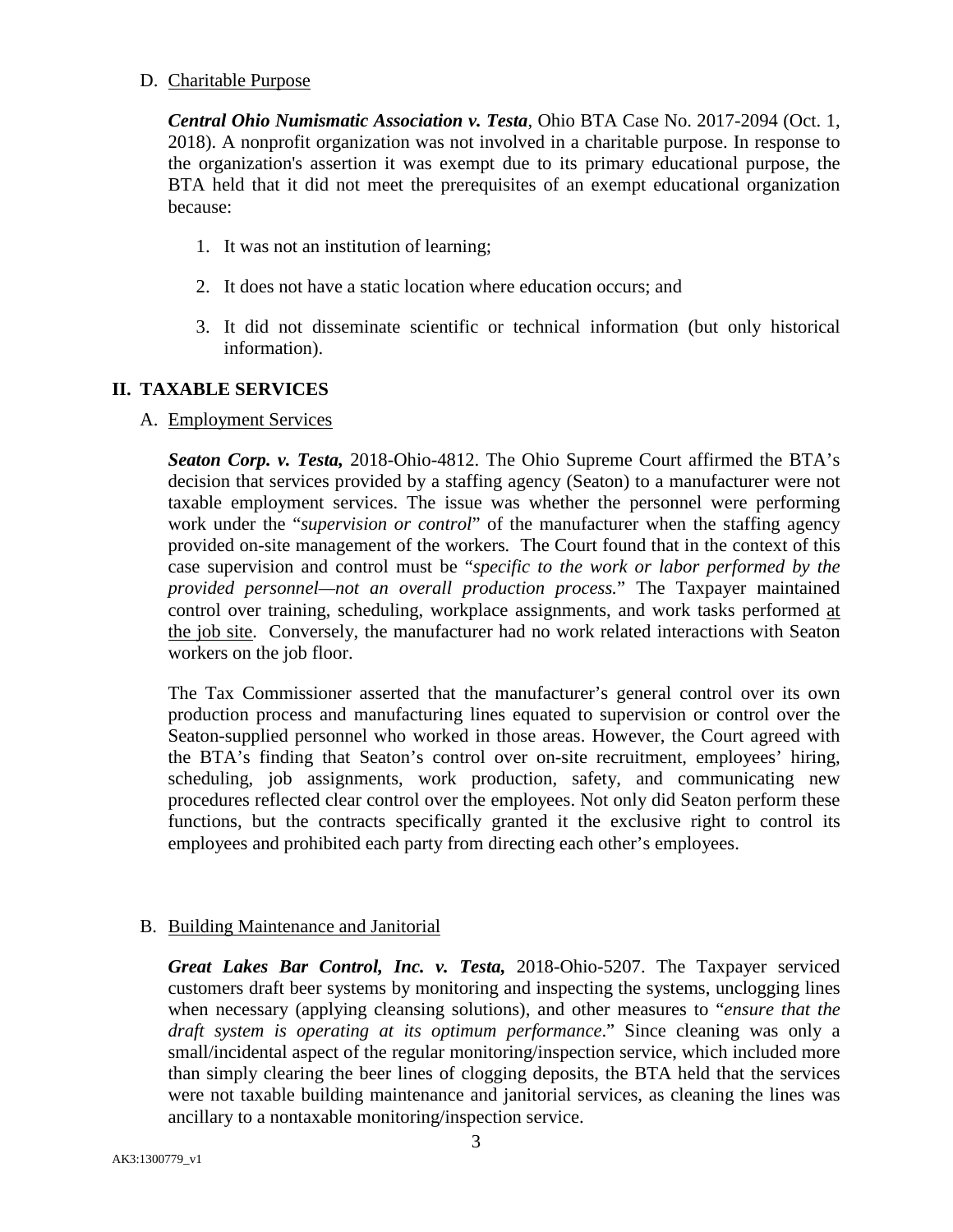The Ohio Supreme Court affirmed the BTA's decision further expanding upon its rationale based upon the meaning of "*cleaning*" in the context of a "*janitorial service*, rather than applying a "*hyperliteral meaning of each word*." An expansive interpretation incorrectly ignores the context in which the term "*cleaning*" is used and is contrary to the law's intent. "*Cleaning*" is to be narrowly defined in the context of "*janitorial service*," leading to the conclusion that the activity of flushing beer lines was not a "*janitorial service*" under a common understanding interpretation.

The Court provided a non-exhaustive list of taxable janitorial services, such as washing floors, removing trash, vacuuming, and dusting. On the other hand, under an expansive interpretation of taxable janitorial services, which the Court refused to adopt, many nonjanitorial services involving cleaning property would become taxable simply because the property was located inside a building. Such services would include hard-drive cleaning, data cleansing, dry cleaning, and fish cleaning (e.g., scaling, gutting), as all these services involve cleaning tangible personal property within a building.

The Ohio Tax Commissioner has been broadly applying taxable "*building maintenance and janitorial services*" to many types of non-janitorial type services simply because they involve cleaning tangible personal property in a building. The Court has now clarified that such application based upon a hyperliteral meaning of the statutory definition is incorrect.

## **III.PROCEDURE**

A. Refund

*Tallen v. Testa*, Ohio BTA Case No. 2017-1616 (Dec. 4, 2018). Sales tax refund denied because full purchase price for vehicle was not refunded. The total purchase price included a non-refunded \$250 document fee. The purchase price consisted of the cost for possession of the vehicle, as well as services necessary to complete the sale, including the \$250 document fee (necessary to transfer the Taxpayer's property).

## **IV.LEGISLATION**

Temporary Storage for Export Exemption – S.B. 51 (eff. 3/20/19)

Exemption for sales to a foreign citizen, and not a U.S. citizen, that are: (1) delivered to a person in Ohio that is not a related person; (2) for the sole purpose of temporary storage and package consolidation in Ohio; (3) subsequently delivered to the purchaser outside the U.S.; and (4) present in Ohio for no more than 60 days. R.C.  $5739.02(B)(57)$ . Exemption does not apply to goods required to be registered or licensed in Ohio (e.g., motor vehicles).

## **V. OHIO ADMINISTRATIVE CODE**

Manufacturing Exemption Regulation Amended – Ohio Admin. Code § 5703-9-21 (eff. 12/13/18). Provides the following are exempt from tax:

• Machinery, equipment, detergents, supplies, solvents, and other property located at a manufacturing facility that are used in cleaning towels, linens, clothing, floor mats, mop heads, or other similar items and supplied to the consumer as part of a laundry and dry cleaning service, when the towels, floor mats, mop heads, or other similar items belong to the service provider.